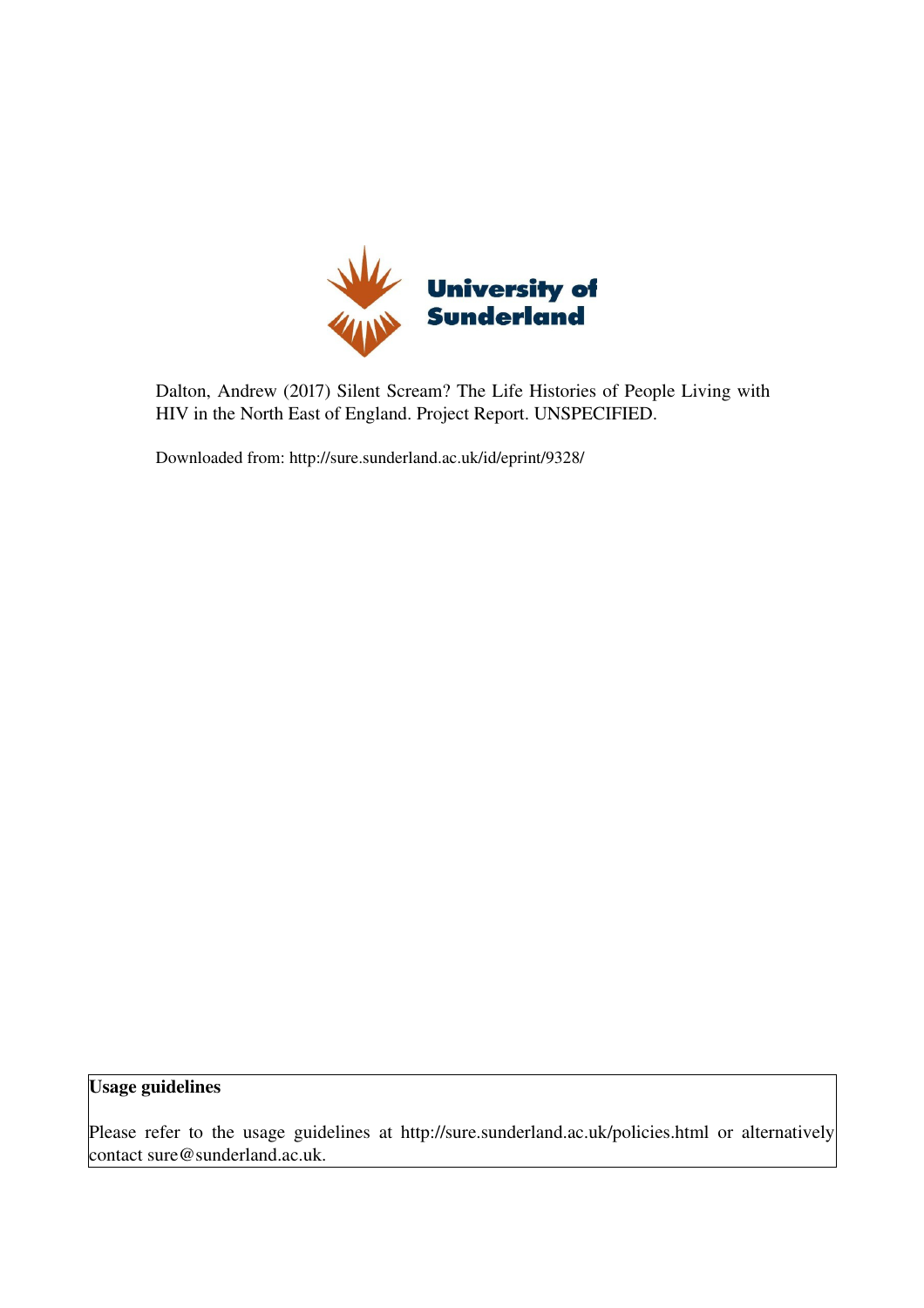

# **Silent Scream? The Life Histories of People Living with HIV in the North East of England (2015)**

**Executive Summary**

# **Author: Andrew Dalton October 2015**



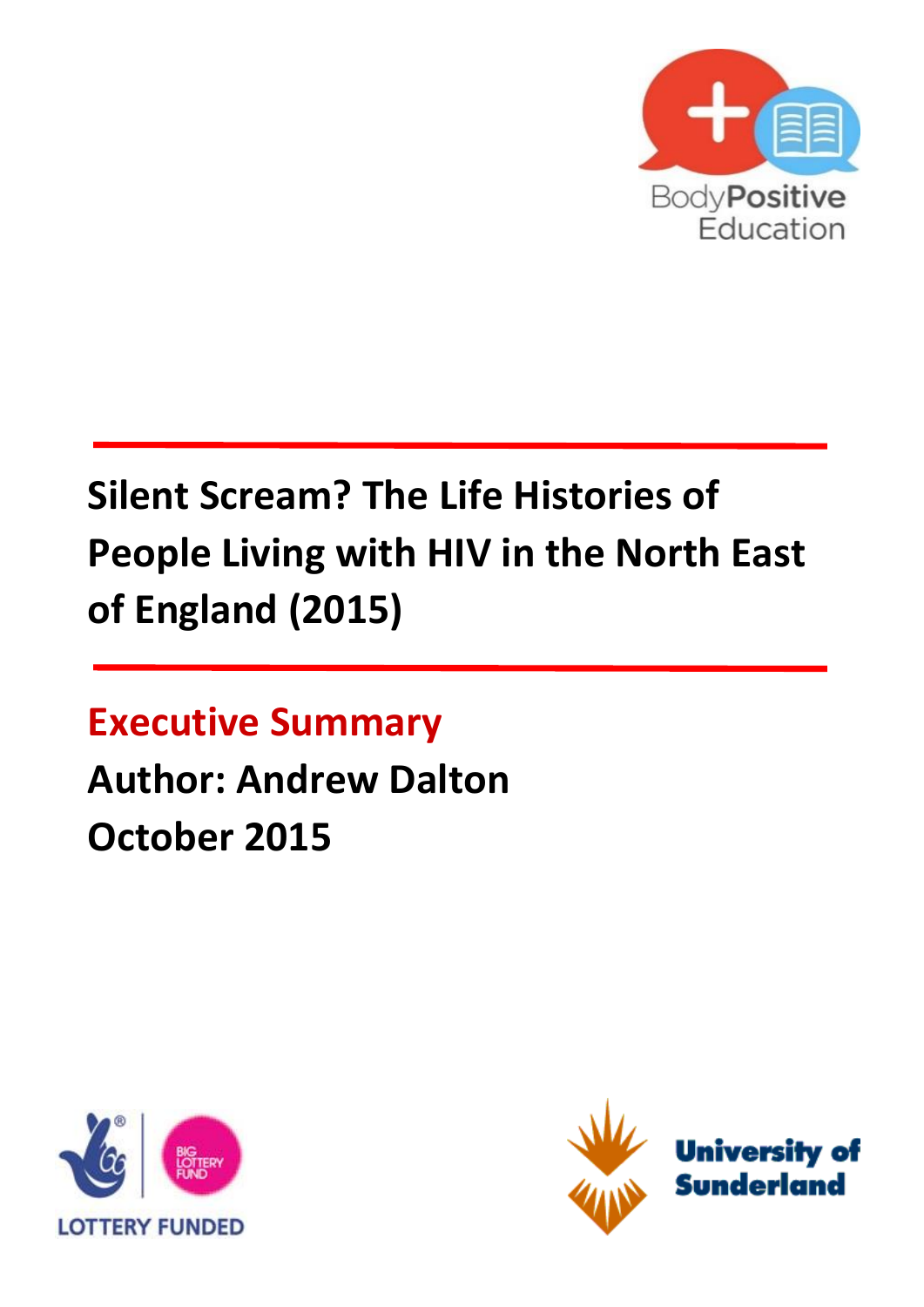#### **Summary:**

**This two year project was commissioned to explore the actual life histories and lived experiences of people living with HIV in the North East of England, in order to provide a snapshot of what it means to be living with the virus today in the UK. This research was conducted in the North East of England, as HIV experiences are frequently under-researched here, noted by the scarcity of research in this area. Nationally, the research methodology of life histories is replicable and so it is recommended that further life experiences are gathered in other parts of the UK in order to build up further evidence of how what it means to be living with HIV within the UK, and how it is felt in regional areas, but also over the country as a whole. Furthermore, it is important to note that the life histories gathered here add to the body of evidence showing that limited sex education, stigma in healthcare settings and employment as well as a growth of general HIV related stigma impact heavily on people living with HIV. As such, key recommendations to tackle these have been given at the end of this document. This project was generously funded by the 'National Lottery: Awards for All' and it has worked in collaboration with a local HIV/AIDS charity, 'Body Positive North East,' to set a working model for future research in regional areas.**

**This piece of research, since its publication, has helped to inform the 'Live HIV Neutral Campaign' which is the first nationwide campaign to tackle HIV-related stigma within the United Kingdom, which will be launching in late 2015/16. For a full and complete electronic or hard copy of the larger research report, and to read the life histories in depth, please contact Drew Dalton at: andrew.dalton@sunderland.ac.uk**

#### **Living with HIV in the UK:**

*"HIV may have slipped out of the headlines, but we should avoid any false assurances that the battle is almost won or HIV is no longer a problem"* (Fowler, 2014: 253).

An estimated 107,800 people were living with HIV in the UK in 2013. Figures from 2013 show 6,000 new diagnosis of HIV and 320 of AIDS. The numbers of people living with HIV stand at 43,500 (men who have sex with men) and 59,500 (through heterosexual contact) alongside a much lower figure of 2,400 (injecting drug users). Worryingly one in four adults living with diagnosed HIV were aged 50 years and over. As a result we see a spike in the number of older people with late diagnosis and a generation who are growing older (and will retire) who are living with HIV (Crusaid, 2007). Nationally, the overall prevalence of HIV was 2.8 per 1000 population (1.9 in women and 3.7 in men). An estimated 24,000 people living with HIV were unaware of their status in 2013 and without condom use, will continue to spread the infection.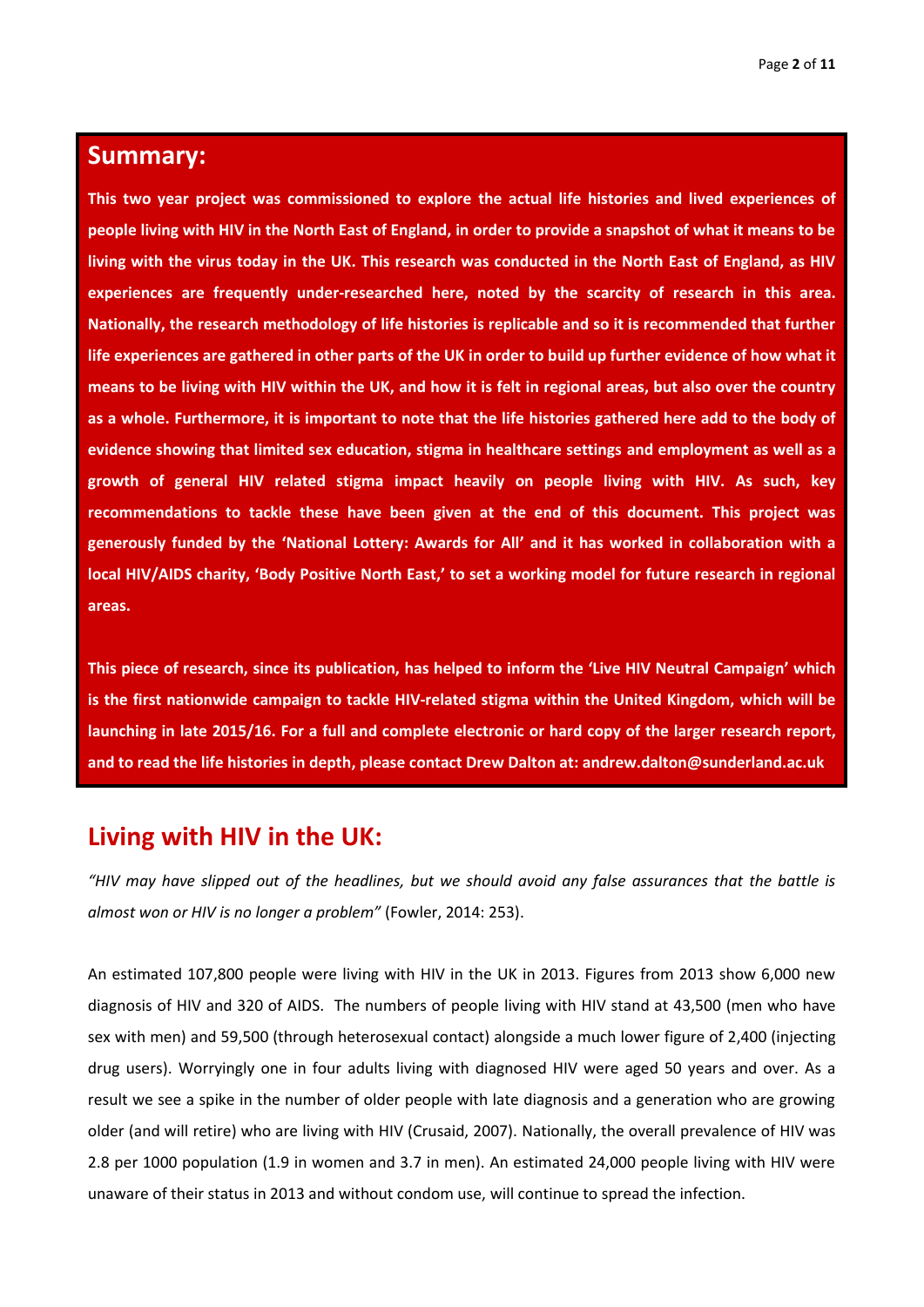Page **3** of **11**

The HIV virus can be transmitted through blood or body fluids, such as semen or vaginal fluids, as well as contact with the bloodstream. HIV can also transmit through breast milk from mother to child or by crossing the placenta or in the act of childbirth and via mucous membranes such as inside the vagina, ureatha or rectum (www.avert.org, accessed 06/01/15). However, in the UK, 95% of new transmissions are through unprotected sex (NAT, 2012, Public Health England, 2013) with a much smaller number being the result of sharing needles, syringes or other drug injecting equipment. There are many cultural myths around transmission of HIV. It is important to know that HIV cannot be transmitted through sharing cutlery, cups, hugging, fish pedicures, mosquito bites, urine, biting, scratching, spitting, and kissing or by coming into contact with a discarded needle.

The National AIDS Trust (NAT) produce a longitudinal study into 'Public Knowledge and Attitudes toward HIV' (2014) in the United Kingdom. However, whilst the report does suggest that the public are now more aware of HIV-related stigma and believe that more needs to be done about it, it also highlights the public's reaction to attitudinal statements which revealed social attitudes that one in four people (25%) do not have much sympathy for people living with HIV, which is a concern as it is by far the most common form of transmission among people diagnosed with HIV. Other results from the survey highlight workplace HIVrelated stigma indicating that just over two thirds (67%) of respondents would be comfortable working with a colleague living with HIV. The report also showed incorrect transmission knowledge as 16% of respondents incorrectly believe HIV can be transmitted through kissing (a rise from 9% reported in 2010), over a third (36%) believe HIV can be transmitted through biting, and almost half believe HIV can be transmitted by a blood transfusion in the UK (44%). The report goes on to state that the sizeable proportion who respond with 'don't know' to these statements indicates that some of the public are quite aware that their knowledge about HIV transmission is limited (NAT, 2014). The number of people living with HIV in the UK has trebled in the last ten years (Public Health England, 2014) but over the same period there has been a significant decline in public knowledge about how HIV is transmitted. Public attitudes have not kept pace with improvements in treatment.

A significant number of people continue to hold stigmatising attitudes toward those who are living with HIV (Herek, et al, 2002); alongside these attitudes come a range of difficulties in daily life for those living with HIV that lead to constant challenges. These challenges include living with noxious symptoms, side effects from treatments, periods of disability, unemployment, impoverishment and isolation from social networks (Fleishman, et al, 2000). HIV related discrimination and public perceptions of HIV is the biggest handicap to living successfully with HIV as it extends to all areas of people's lives. Many people can also experience double discrimination as a result of their ethnicity or sexuality (Crusaid, 2007). A survey by the UK HIV/AIDS organisation Positively (2013) found that three quarters (75%) of respondents living with HIV stated that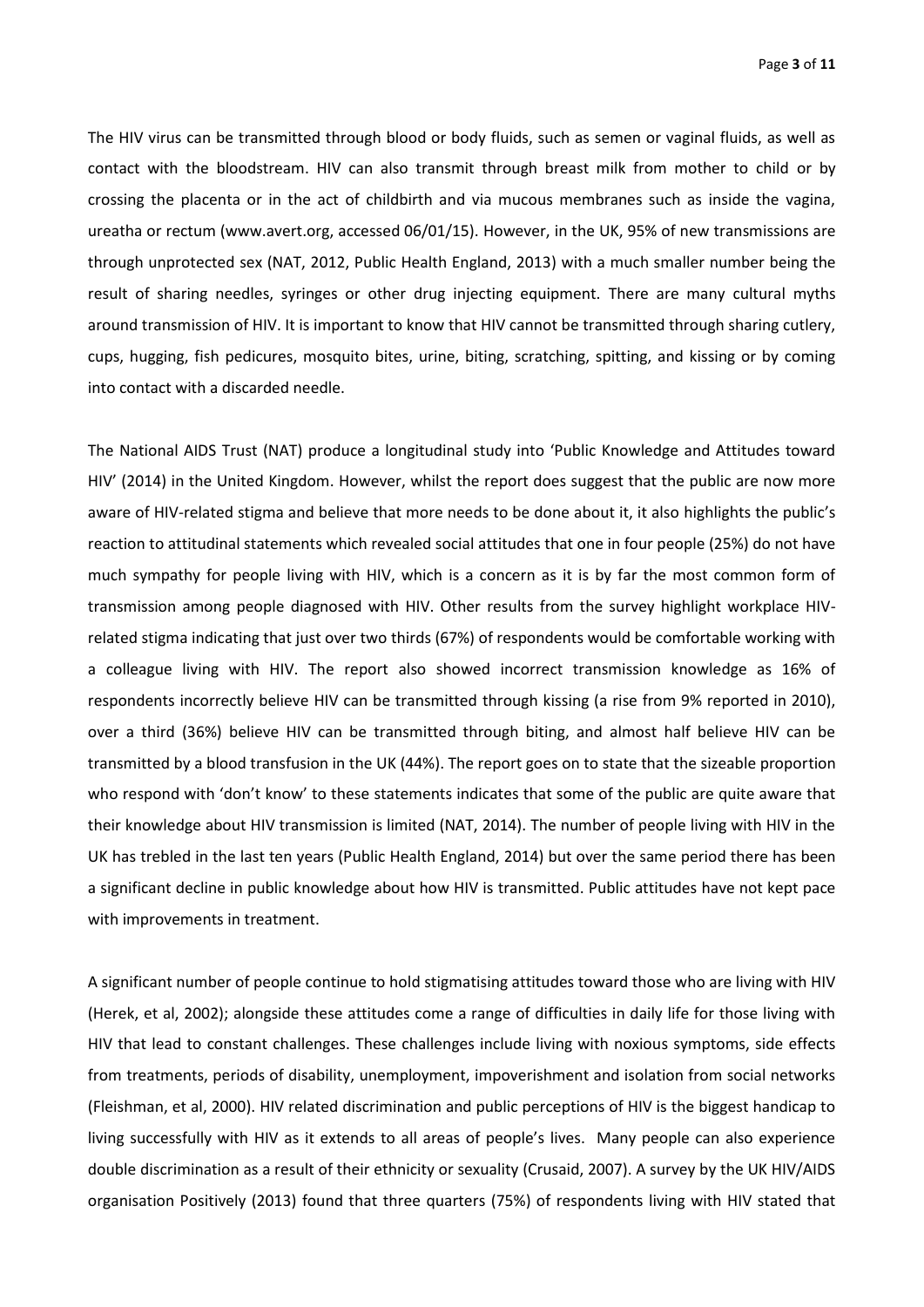they had suffered from either depression, anxiety or ongoing emotional distress in the previous 12 months, with 40% of respondents experiencing discrimination in the past 12 months due to their HIV status. Other results from this survey appear to confirm the findings by NAT (2010) and reveal that work colleagues are the people they are least willing to disclose their positive status to, with four out of ten respondents (40%) preferring not to disclose their positive status to any of their colleagues. Whether discrimination actually occurred at work or not, the perception was that there was a real danger that they would be discriminated against. There have been no large-scale public health campaigns since 1987 and HIV has increased substantially since that time as, "ignorance of how to prevent HIV is still vast and in the absence of public health education campaigns it has increased over the last twenty years" (Fowler, 2014: X). It seems that each new generation of individuals needs to be exposed to the same information if we are to continue to lower the risk of HIV infection (Stolley & Glass, 2009). This is increasingly difficult to maintain as few resources, other than those from the voluntary sector, are being used to promote a specific large-scale HIV/AIDS prevention and an anti-stigma message.

The *Equalities Act (2010)* introduced and strengthened workplace provision and anti-discrimination legislation for disabilities, including HIV, when it was passed. However, little of this seems to have affected public attitudes or the "safety" of people living with HIV within the workplace. Legislation is used to protect those people who are living with HIV from discrimination, but this alone is unable bring about cultural change. It has been suggested that more work needs to be done to ensure that employers are aware of their legal obligation to people living with HIV (Sigma Research, 2009).

Further research has shown that stigma has discouraged or deterred people from being tested for HIV, disclosing their status to others, seeking information, and maintaining medical regimens (Mahajan, et al., 2008). Many programmes aimed at HIV education and prevention rarely address HIV-related stigma. Schools have been accused of offering haphazard sex education classes as, "recent sexual health campaigns – especially those aimed at young people – have made no mention of it at all. Young people rarely learn about HIV In schools" (Sigma Research, 2009: 19) Yet, interestingly, the vast majority (85%) of the public agree that all young people should be taught about HIV at secondary school to ensure they have a good understanding of the condition by the time they leave (NAT, 2010), which does not seem to be happening consistently.

In terms of the media, other than somewhat haphazard modern representations of living with HIV/AIDS in soap operas or films, the media very rarely write about HIV. When they do, it is often on World AIDS Day, or to report a 'cure' which arguably serves to perpetuate myths and misunderstanding through sensational language or misreporting of the facts (NAT, 2010) as well as reporting HIV/AIDS as something which is *always* easily managed through medication. Ultimately, this serves to increase the 'silencing' of HIV/AIDS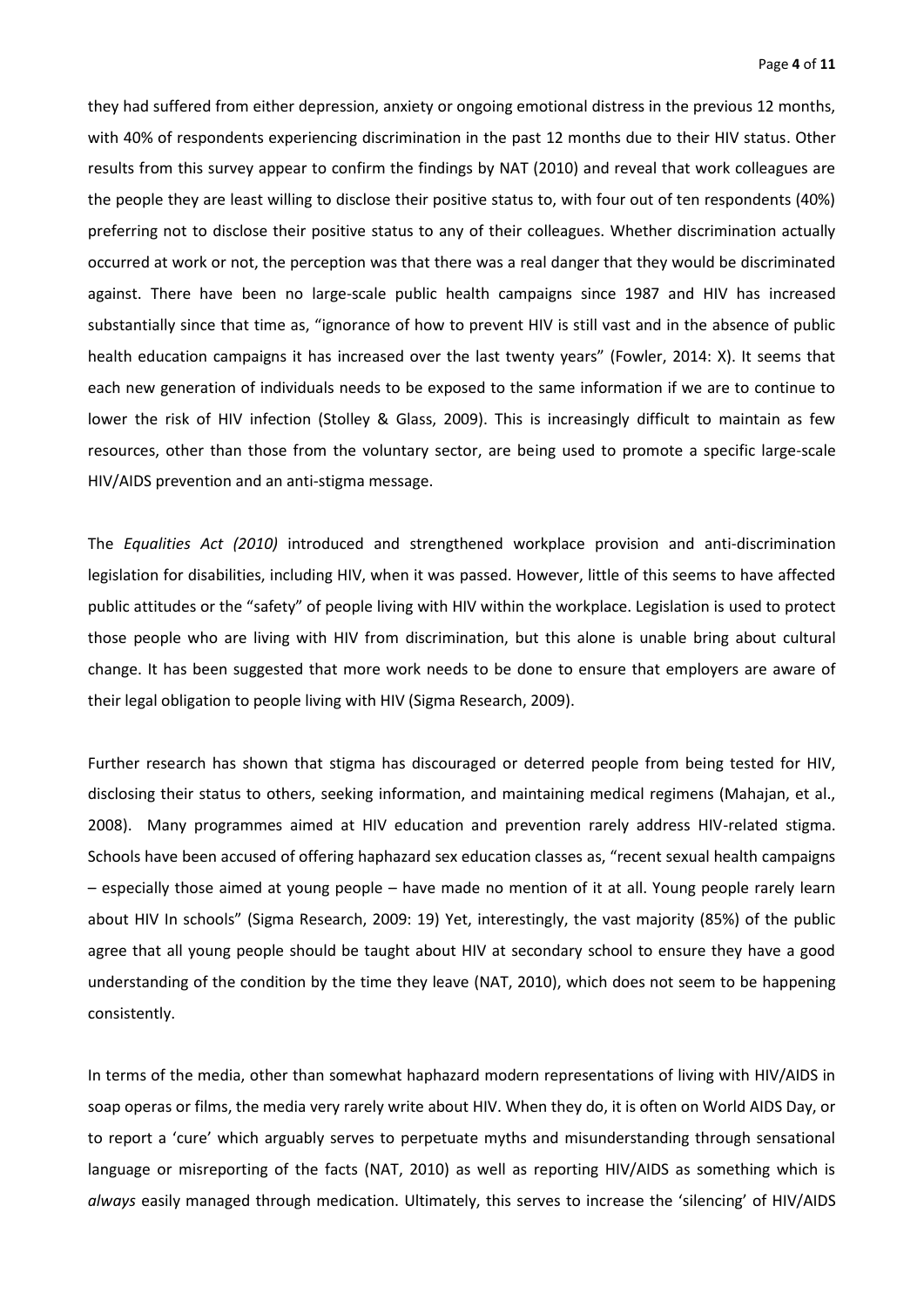further. In all, HIV is a silent virus within modern Britain, yet those who are living with it, and increasingly infected by it, have clearer needs other than just medical treatment if the social exclusion and stigma, which has existed from the emergence of the virus, is to be tackled.

## **Method of data gathering and analysis:**

**Data was gathered through fourteen in-depth life history narratives of people living with HIV within the North East and it was also supported by current and existing research. Interviews were detailed and expressed all respondent's full chronological life histories in order to provide a deeper picture of life with HIV in contemporary UK. Life histories were chosen as a research method so that respondents were defined by their life histories, memories and experiences, and not just be their HIV status.** 

#### **Recommendations:**

On the whole, living with HIV within the North East of England was not seen favourably by many of the people who took part in this research. The findings from this research show how different and striking individual lives are. However, trends emerged so there are clear national policy changes to be made as well as regional points to consider. The findings represented a snapshot of the UK in the North East. They feed into larger national research and so these recommendations should be addressed on a national level as they inform other research. There were four common themes running throughout the research, and so findings and recommendations are as follows:

### **1. Tackling HIV related stigma through campaigns:**

Aligning with a previous survey's finding completed by the author (see Dalton, 2014, available at www.bpne.org), HIV-related stigma was common for those living with HIV in the North East of England. However, sections of the North East community discussed how this affected them differently. Predominantly, gay men spoke of the high levels of stigma on the gay scene and how they had discovered evidence regarding disclosure of their HIV status to others without their permission. Many of the gay men and transgendered respondents felt that HIV stigma was particularly high, and they felt it keenly from some other HIV negative gay and bisexual men within the commercial gay scenes. This is an interesting finding as the LGBT community has been a target of HIV testing schemes from the outset of the HIV epidemic. Similarly, the BME communities felt HIV myths and stigma abound and were unable to speak about their status within their community and only instead, with peers within specialised support groups. Overall, all respondents reported HIV-related stigma, regardless of sexual orientation or ethnicity. Accordingly, the following points are local in nature, but also relate to national recommendations to tackle this stigma: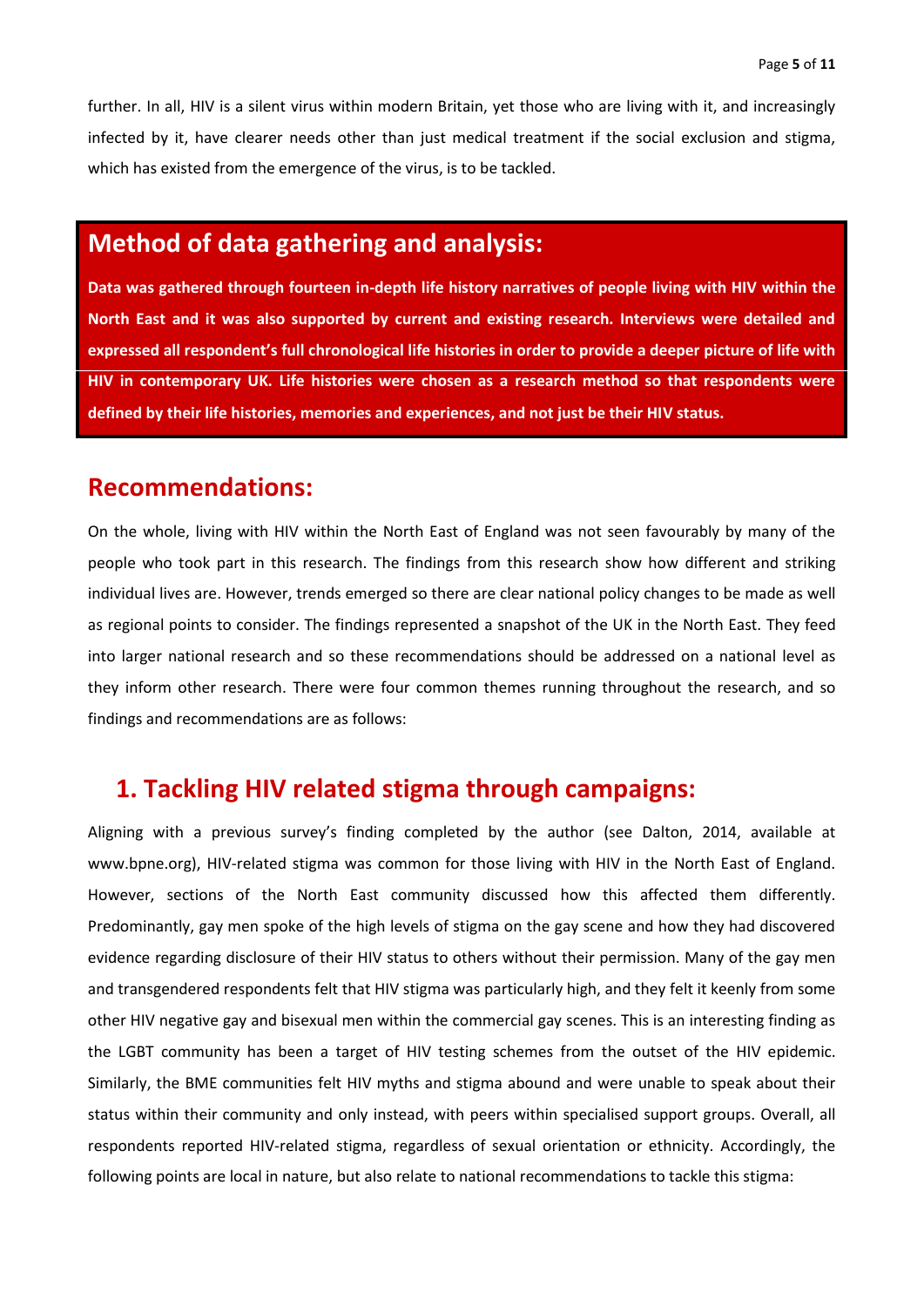- **Regional: A local campaign with a regional identity:** HIV testing messages are dominant primarily within the physical spaces of the gay communities and sexual health clinics, and so HIV messages are largely invisible in other spaces. There is a clear need within the region to tackle HIV testing as well as HIV-related stigma through a poster and flyer campaign on all sides; including bars, nightclubs, community centres (Black Minority Ethnic [BME] spaces and otherwise), plus other social spaces frequented by heterosexuals, in addition to the LGBT bar and club scene. It must also be acknowledged that the LGBT and BME community do not necessarily socialise in one key area; and so the need for more targeted advertising of a campaign in other social spaces is a vital step. Furthermore, this campaign should not only be focused on HIV testing (although it is important), but it should also be a campaign to reduce the stigma associated with HIV and to normalise it.
- **National: Inform UK based HIV-related stigma campaigns:** There needs to be a wider UK based HIV anti-stigma campaign. It is recommended that life histories of people living with HIV form part of this to bring the realities of living with the virus to the forefront. It is recommended that this research informs the 'Live HIV Neutral Campaign', which is the first anti HIV-related stigma campaign of its kind to be launched in the UK.
- **Regional and National: The lack of a recognised 'HIV community' and its voice in the North East**: Whilst many respondents felt that their support services were usually good, many noted the lack of a HIV 'community' when compared to some areas within the UK. This is becoming increasingly difficult under times of austerity, when HIV specific services and provisions are being hit by funding cuts and staff are stretched potentially even further than before. A recommendation of this research is to develop a 'HIV voices project' using digital storytelling through online life histories of people in the region living with HIV. This could be a central place where local life histories are presented for people to read or listen to and be used for educational purposes. Furthermore, links to other local HIV-related organisations and support could also be included on the site and advice pages offered as a regional 'first port of call' for those seeking information and advice about HIV and related conditions (such as dual diagnosis). This website could be monitored by several local HIV groups and organisations (but not owned by one outright) and updated by a team of volunteers similar to the Terrance Higgins Trust model of support found in their online chatrooms, support and blogs. This could begin to encourage a regional community of people living with HIV to come together and to tell their life histories, seek advice and support, as well as support each other and work to remove the invisibility of HIV in the North East. This model should be rolled out nationally.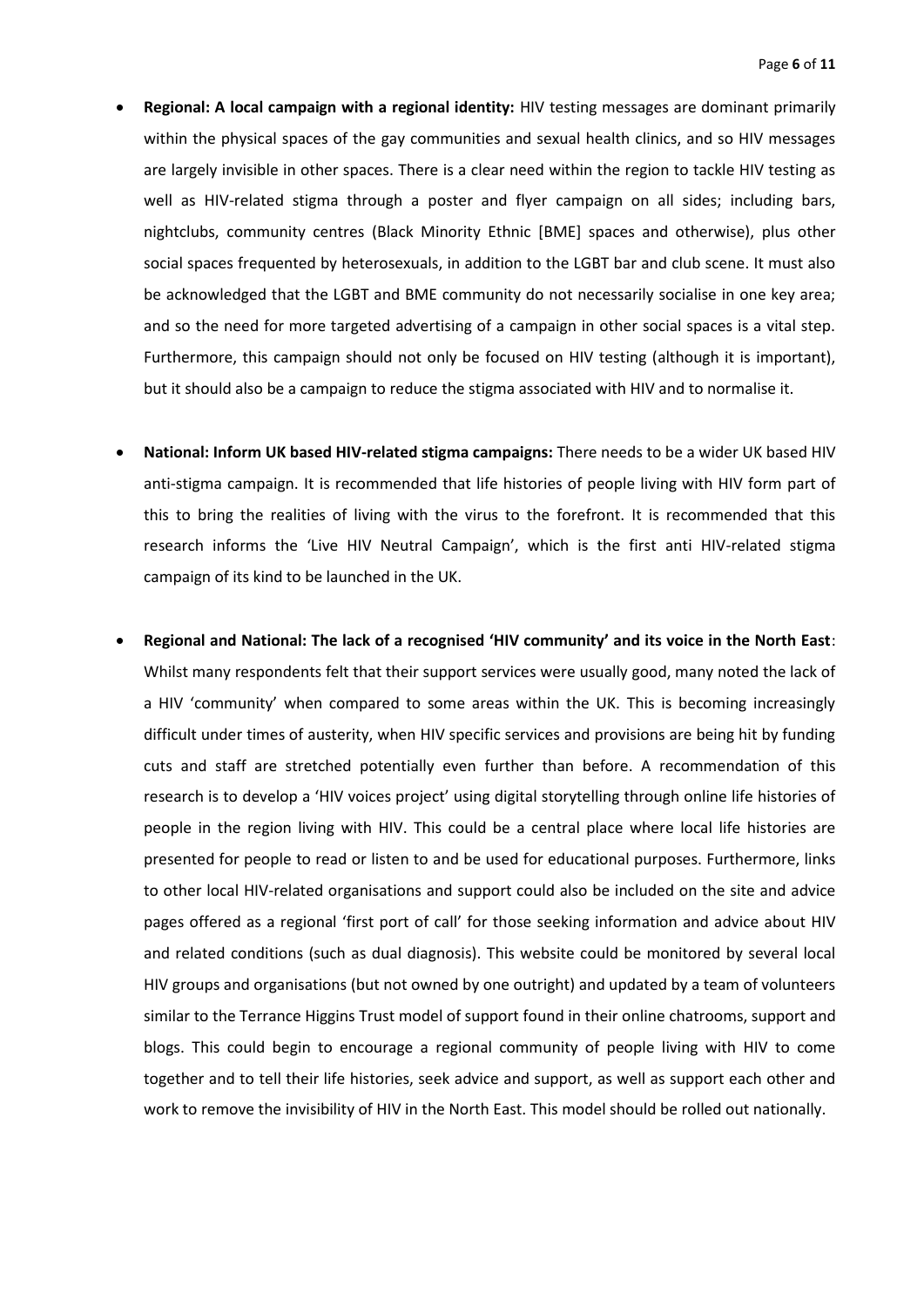**National:** Hate crime organisations and hate crime statistics must aim to highlight information around HIV-related hate crimes and to reflect this in public discussion. Many respondents living with HIV, whilst unaware of it, were direct recipients of Disability Hate Crime.

**"The reaction you get on the gay scene. I felt, y'know, whispers would go round [and] that sort of stuff it wasn't supportive. It wasn't nice, it wasn't helpful. It was fear."**

**"My views about HIV have changed a lot. I didn't know anything about it before I became positive. It was just some virus that no one ever spoke about or educated anyone about. I did not have any clue about it; it just seemed some horrible killer disease."**

### **2. GPs, mental health and healthcare:**

Many respondents' experiences with their local GPs were disappointing; failure to offer testing or misdiagnosis (even in late stages of HIV) was common. Many felt that their patient confidentiality had been compromised; mainly - though not exclusively - by clerical staff in GP surgeries, and some cases, also by medical personnel. Whilst respondents often praised the work of staff in local GUM clinics, this was usually due to their knowledge of HIV and sympathetic treatment of people living with it. Mental health was discussed at length, and whilst understanding the virus and its treatment was vital to respondents, many felt that there is an imbalance; with the physical medical side taking the forefront. Many respondents expressed how HIV manifests side effects such as social isolation, stigma, depression and self-harm that, whilst not always directly caused by the virus, can be related to people's methods of coping with HIV.

 **National: Training for healthcare and mental health professionals on HIV awareness:** There is a clear need to ensure that balanced care is given for people living with HIV. Care must include mental health support (within and outside a hospital environment) as well as a much greater multidisciplinary support approach utilising the talents and skills of mental health professionals and third sector organisations. This effort should also encompass training for third sector organisations unfamiliar with HIV, to enable them to work effectively with issues presented by people living with HIV. A recommendation of this research is that mandatory training sessions on 'HIV/AIDS awareness' be offered to targeted third sector workers dealing with vulnerable adults, counsellors, GPs and their support staff, therapists and psychiatrists. Further on-going support is required via a working panel of those who attended the training to share good practice, including mental health issues, and adopt HIV friendly policies for treating those living with HIV.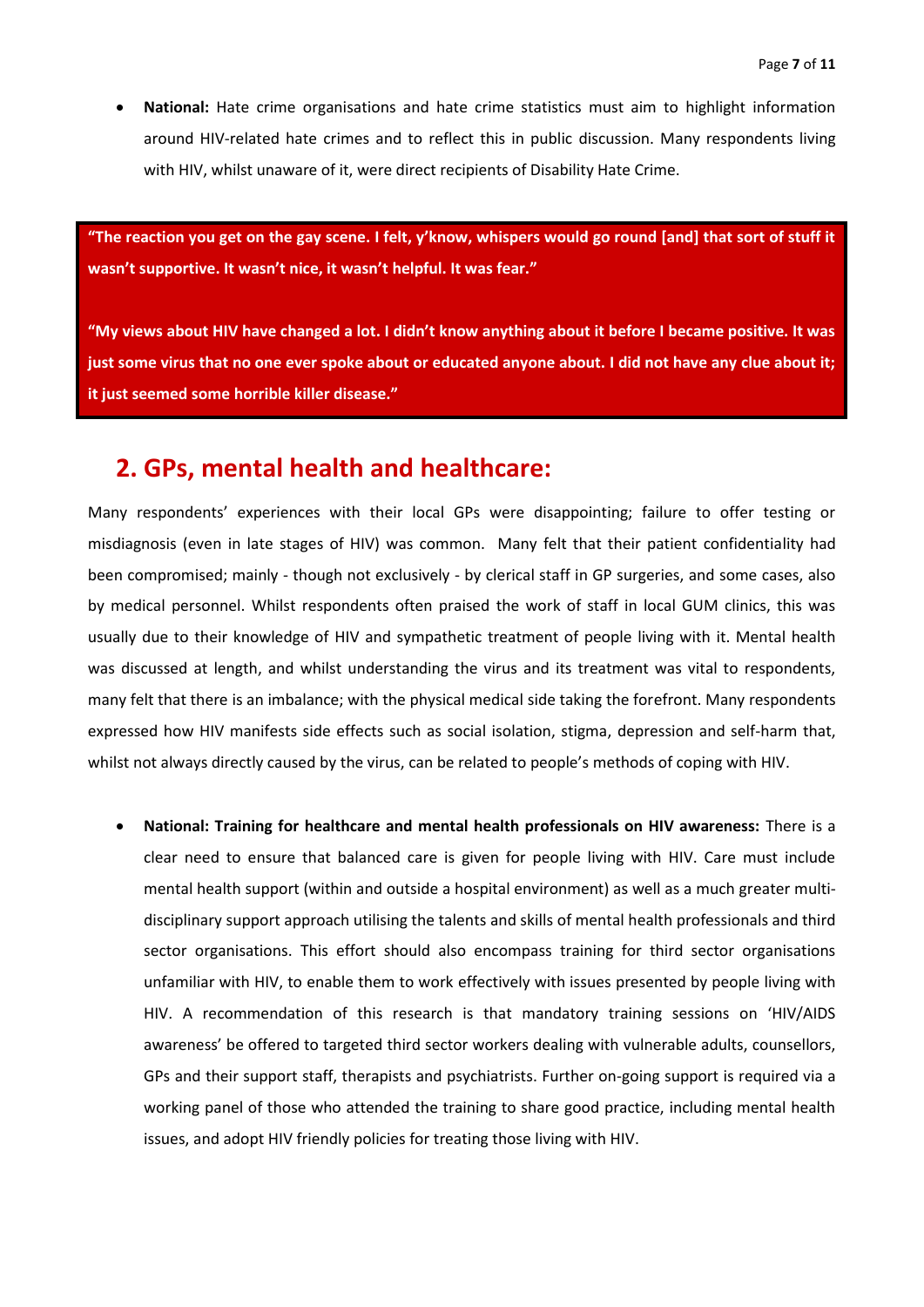**"I would say for the first year after I was diagnosed I constantly thought about it. I hated myself, I felt dirty, horrible depression, horrible, and then gradually I've came out of that and I just think well, it's just another illness that I've got to deal with. Oh I had suicidal thoughts and all sorts. For the simple fact that I knew I would hurt too many people who cared about me. If it hadn't been for them I would have."**

**"In the space of a few weeks I went to my GP over 30 times. Not once was I offered an HIV test. I showed all the clear signs of having late diagnosis HIV."**

**"I never got offered the chance of going on PEP, nothing; I got no counselling from the NHS, at all."**

**"It is so depressing when someone goes out there and talks about your status. I had a very bad experience with some people. So when I was in hospital, someone said to my friends that, "oh you know what, Felly is in hospital because she's HIV" and that is the time when my roommate heard in the house. She's a nurse, the one who told them, she said, "oh there's one of the African girls, the African woman here she's called Felly and actually she's positive.""**

## **3. Employers:**

Whilst the Equalities Act (2010) added further protections to those living with HIV, many employers are unaware that HIV is included within this legislation. Many respondents felt fearful of telling employers their status (even though they do not have to reveal it) and also felt uncomfortable with revealing reasons why they need time off work or require reasonable time adjustments for hospital and doctor trips. The climate within some workforces discourages many respondents from revealing their status and thus challenging the invisibility of HIV within the region.

 **National: HIV 'Awareness Certificate':** A recommendation of this report is for regional HIV organisations, and importantly, other employers who do not work directly (or at all) within HIV care or support, to develop a 'HIV Awareness Certificate' as a national working group, that gives recognition for good practice by employers. This should be based upon standards set out by the working group, for example, ensuring that all key staff have HIV awareness training; a recognition of World AIDS Day and its importance to the organisation; establishing appropriate policies developed with staff living with HIV, as well as measuring how far safe employees feel within the workplace culture to reveal their status, should that be their choice.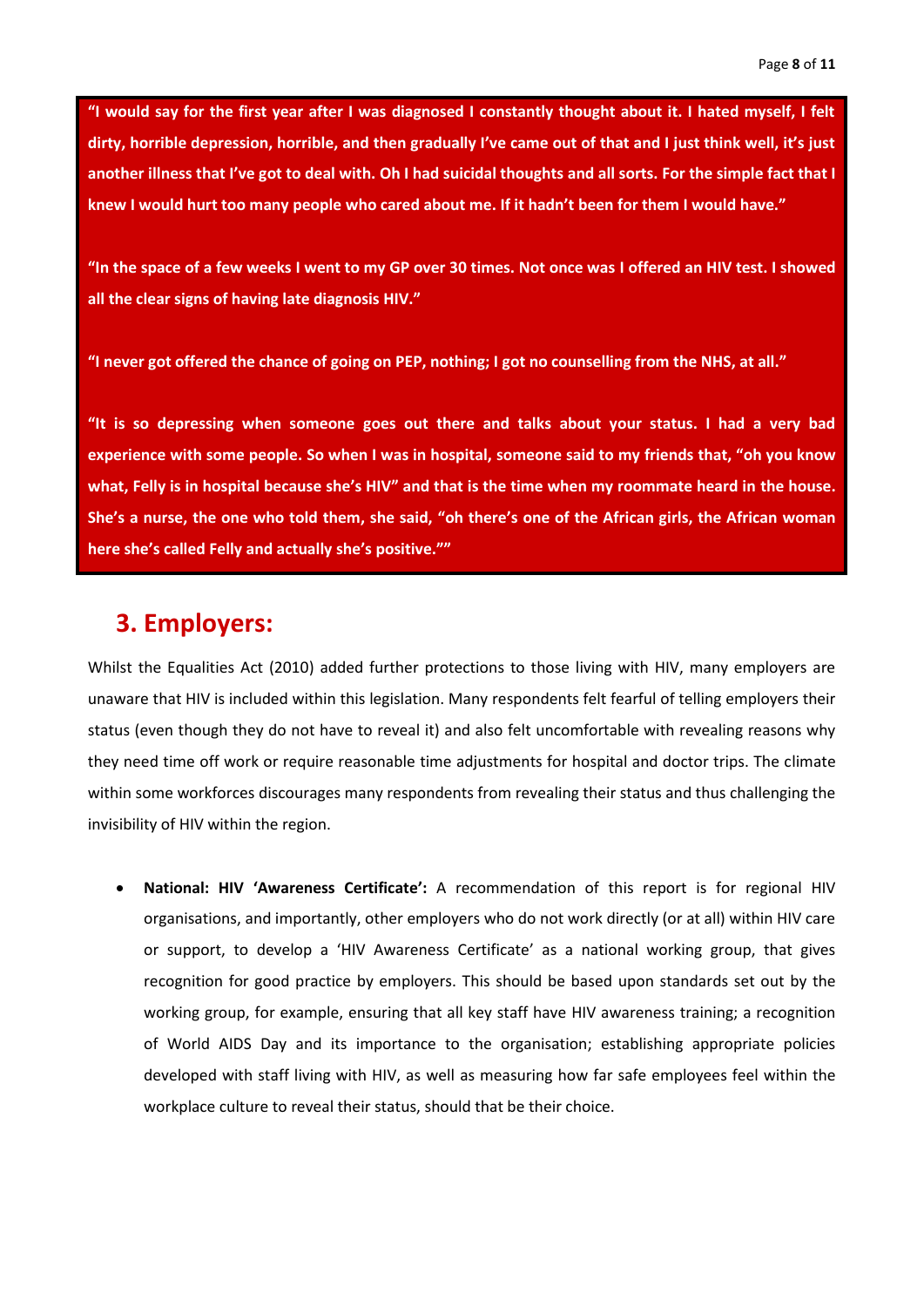**"They were really not very helpful from that point of view. Anything they could make difficult for me they did. I did not feel supported in the danger part of it; and as far as am aware, I never saw a risk assessment. But that aside, they never seemed to consider how that made me feel. If they wanted to get rid of people, I was top of the list, but I got out with my redundancy and having done that and first sought out some advice and help."**

### **4. Education:**

Education was a dominant theme throughout this research; and many respondents pointed to their own lack of HIV prevention education in school and college, as well as their concern regarding the lack of appropriate sex education for young people in the present education system. Effective and appropriate sex education is increasingly difficult in schools because HIV and sex education are still under-recognised; and teachers find it difficult to incorporate the subject given the many demands placed upon them within the curriculum. However, specific regional meetings of key PHSE Coordinators / Heads of Departments within schools could be a successful route to establish a mutual plan to tackle HIV awareness locally.

 **National: 'HIV Scheme of Work':** A meeting or workshop for teachers of relevant subjects including RE, PHSE and Citizenship, should facilitate discussion whereby an HIV/AIDS scheme of work could be developed. A recommendation of this report is that schools and colleges develop a national flexible, interdisciplinary scheme of work on HIV awareness. For example, the history of HIV in PHSE as well as protection against HIV transmission methods, a reflection of the meaning of World AIDS Day through HIV/AIDS activist poetry, or the life histories of people living with HIV would be appropriate. The scheme of work could also cover how the virus works and its impact within medical science or economics. Social conscious awareness and links to Religious Education and Citizenship could be emphasised. This scheme of work could be monitored by local HIV organisations in partnership with schools and colleges to judge its effectiveness in raising awareness of living with HIV.

**"It was never mentioned in school. Which it should be taught in school, it should be one of the main things that is taught in school. No point in teaching teenagers about infections where you pop a pill and it goes, you need to educate them about serious side effects of having unprotected sex. I wouldn't even call it sex education to be honest. It was just basically putting a condom on some unrealistic, plastic penis for a few minutes. That is not education, teaching them about chlamydia, gonorrhoea or something, STI's where you literally just take a few pills and it's gone in a week. That's not sex education at all."**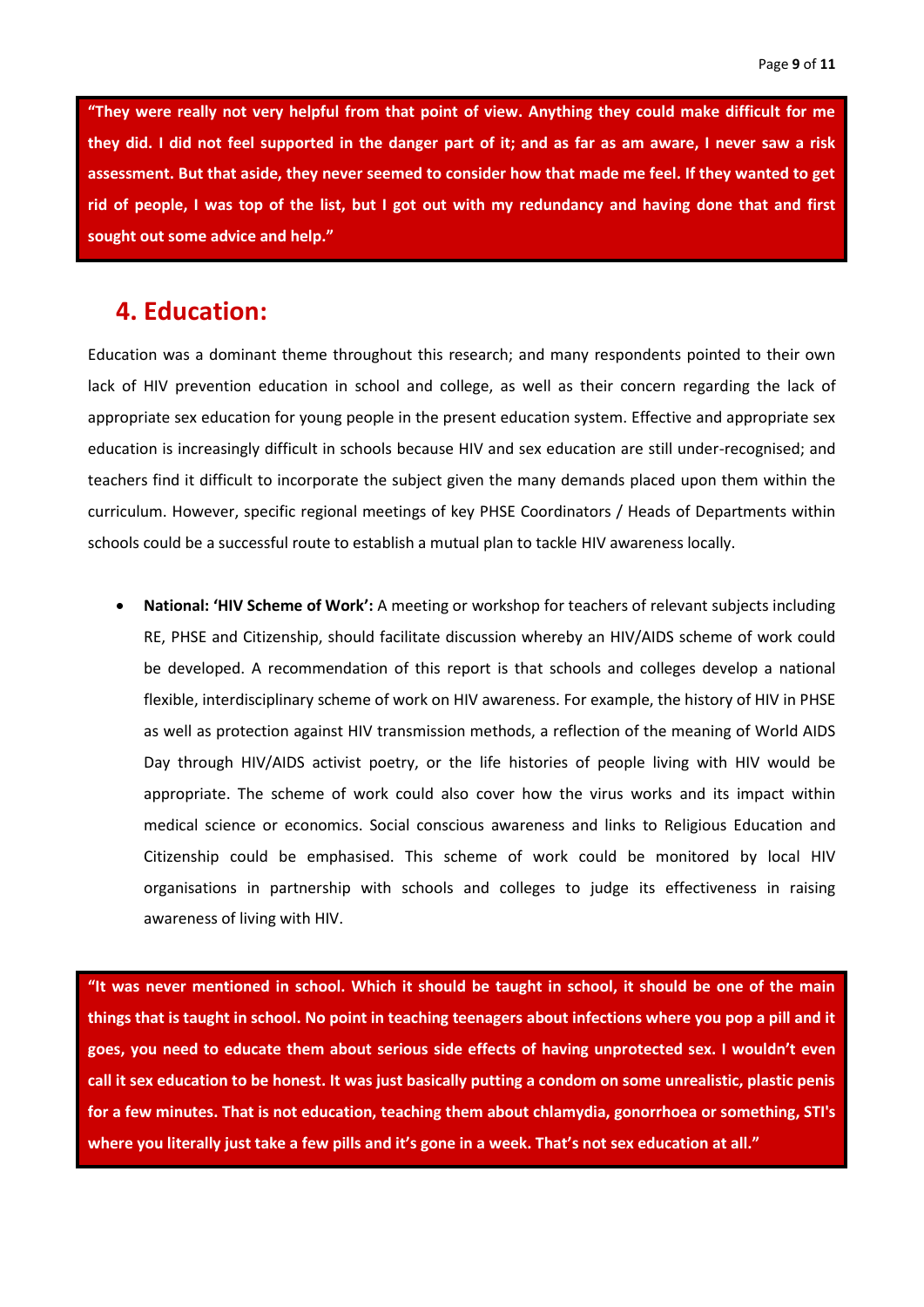**"I started for maybe a week or so thinking it's happened; I'm riddled with AIDS. I didn't know a lot about it, but even as a gay man I was shocked really as when I started learning a bit more about it, as to how even naïve I was as a gay person regarding HIV. Before I thought it was the old-fashioned days of the whole, "can't sit on the same toilet seat or you can't brush your teeth," I don't know, whatever it was, but only knowing that its transmission is through blood-to-blood or blood-to-semen, I never knew that."**

## **Conclusions:**

Overall, these findings reflect a much larger trend of national research that shows the consequences of stigma, HIV awareness and education are needed alongside the traditional HIV testing messages to ensure a better quality of life for those living with HIV; not only within the North East of England, but also within the United Kingdom as a whole. Behind these recommendations are the lives of those who took part in this publication and who are currently living with HIV. Whilst their HIV status is not the key component of any of the respondent's identities, it was deeply important to them and so many requested that the outcomes and the recommendations of this research deal with tackling HIV related stigma in the region and begin a larger HIV dialogue outside of the traditional sexual health and HIV organisations. A final recommendation of this report is to ensure that this research is not left as a 'stand-alone' effort. HIV-related social research must continue so that organisations and activists have evidence-based research available for use to secure funding in increasingly difficult (and more evidence-based) times to establish projects to change the way in which HIV is perceived and treated, and those with HIV live without stigma.